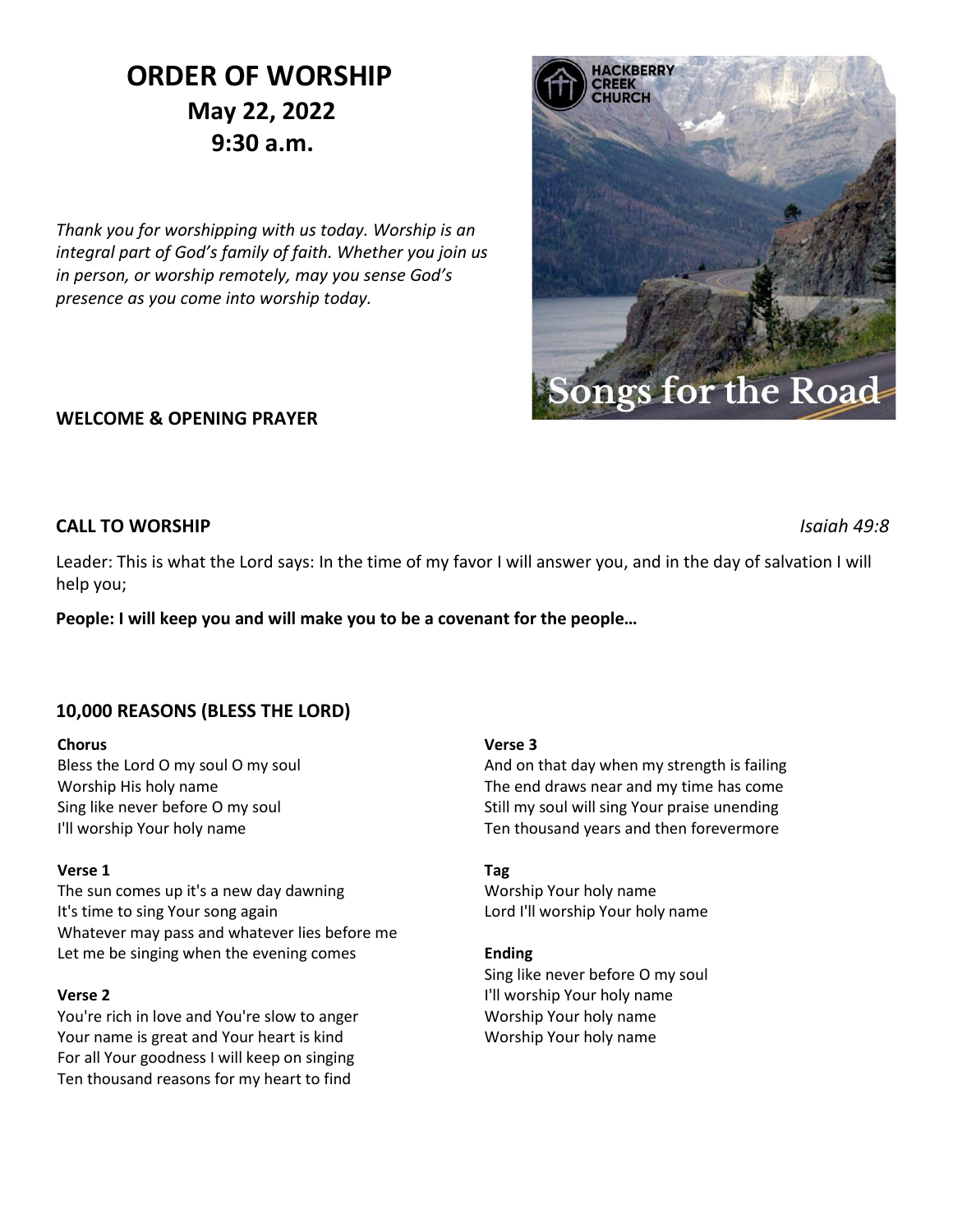# **RECKLESS LOVE**

# **Verse 1**

Before I spoke a word You were singing over me You have been so so good to me Before I took a breath You breathed Your life in me You have been so so kind to me

# **Chorus**

(And) O the overwhelming never-ending reckless Love of God O it chases me down fights 'til I'm found Leaves the ninety-nine I couldn't earn it I don't deserve it Still You give Yourself away O the overwhelming never-ending reckless Love of God yeah

# **Verse 2**

When I was Your foe still Your love fought for me You have been so so good to me When I felt no worth You paid it all for me You have been so so kind to me

# **Bridge**

There's no shadow You won't light up Mountain You won't climb up Coming after me There's no wall You won't kick down Lie You won't tear down Coming after me

# **CALL TO CONFESSION** *Romans 8:31-34*

# **SILENT PRAYERS OF CONFESSION & PROMISE OF FORGIVENESS**

# **GIVING OF TITHES & OFFERINGS\***

# **Options for giving:**

*1. You or your bank can mail checks to: Hackberry Creek Church 2000 Kinwest Pkwy, Irving, TX 75063. 2. Online Giving (fees are incurred by the church): [www.hackberrycreekchurch.com](http://www.hackberrycreekchurch.com/); click "Give Online" at the bottom of the page OR To use PayPal: Go to [PayPal.Me/hackberrycreekchurch.](mailto:PayPal.Me/hackberrycreekchurch)*

# **I LIFT MY EYES UP**

### **Verse**

I lift my eyes up to the mountains Where does my help come from My help comes from You maker of heaven Creator of the earth

**Chorus**

Oh how I need You Lord You are my only hope You're my only prayer So I will wait for You To come and rescue me Come and give me life

# **MESSAGE FOR YOUNG DISCIPLES**

*Following the Message for Young Disciples, children ages 3-7 may go with adult leaders to Children's Worship (Rm 133). Through song, prayer, and reading of the Word they will grow in their love of God. Children will return to the sanctuary before worship ends. This month's focus is, "Benediction". \*Please Note: There is no Children's Worship next Sunday, May 29.*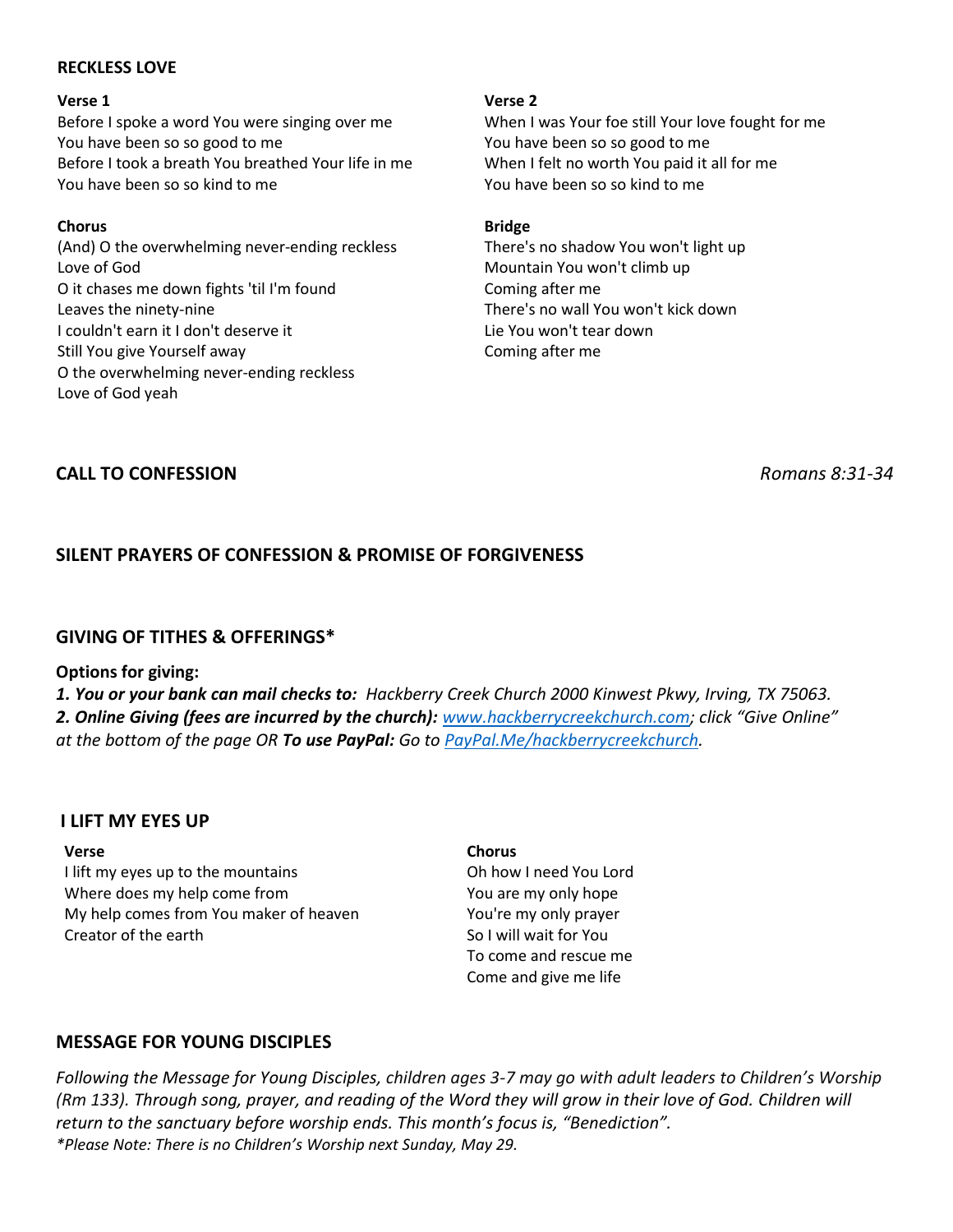**SCRIPTURE READING** *Psalm 121 Please follow along in your Bible*

**SERMON** *Looking Up Rev. Jonathan Tony*

## **PRAYER OF THANKSGIVING AND INTERCESSION**

*Our Father who art in heaven, hallowed be thy name, thy kingdom come, thy will be done on earth as it is in heaven. Give us this day our daily bread; and forgive us our debts as we forgive our debtors; and lead us not into temptation, but deliver us from evil. For thine is the kingdom, and the power, and the glory, forever.Amen.*

#### **BE STILL MY SOUL (IN YOU I REST)**

#### **Verse 1**

Be still my soul the Lord is on thy side Bear patiently the cross of grief or pain Leave to thy God to order and provide In ev'ry change He faithful will remain Be still my soul thy best thy heav'nly friend Through thorny ways leads to a joyful end

#### **Verse 2**

Be still my soul thy God doth undertake To guide the future as He has the past Thy hope thy confidence let nothing shake All now mysterious shall be bright at last Be still my soul the waves and winds still know His voice who ruled them while He dwelt below

I believe in God the Father Almighty, our Creator. I believe in Jesus Christ, God's only Son, our Lord. I believe in the Holy Spirit, our Comforter.

I believe in the triune God; In His holiness which condemns me, In His love which redeems me, And in His presence which renews me. Amen.

### **INVITATION TO DISCIPLESHIP**

**Chorus**

In You I rest in You I found my hope In You I trust You never let me go I place my life within Your hands alone Be still my soul (Be still my soul be still my soul)

#### **Verse 3**

Be still my soul the hour is hastening on When we shall be forever with the Lord When disappointment grief and fear are gone Sorrow forgot Love's purest joys restored Be still my soul when change and tears are past All safe and blessed we shall meet at last

**AFFIRMATION OF FAITH** *Creed of the Reformed Church of France*

**BENEDICTION**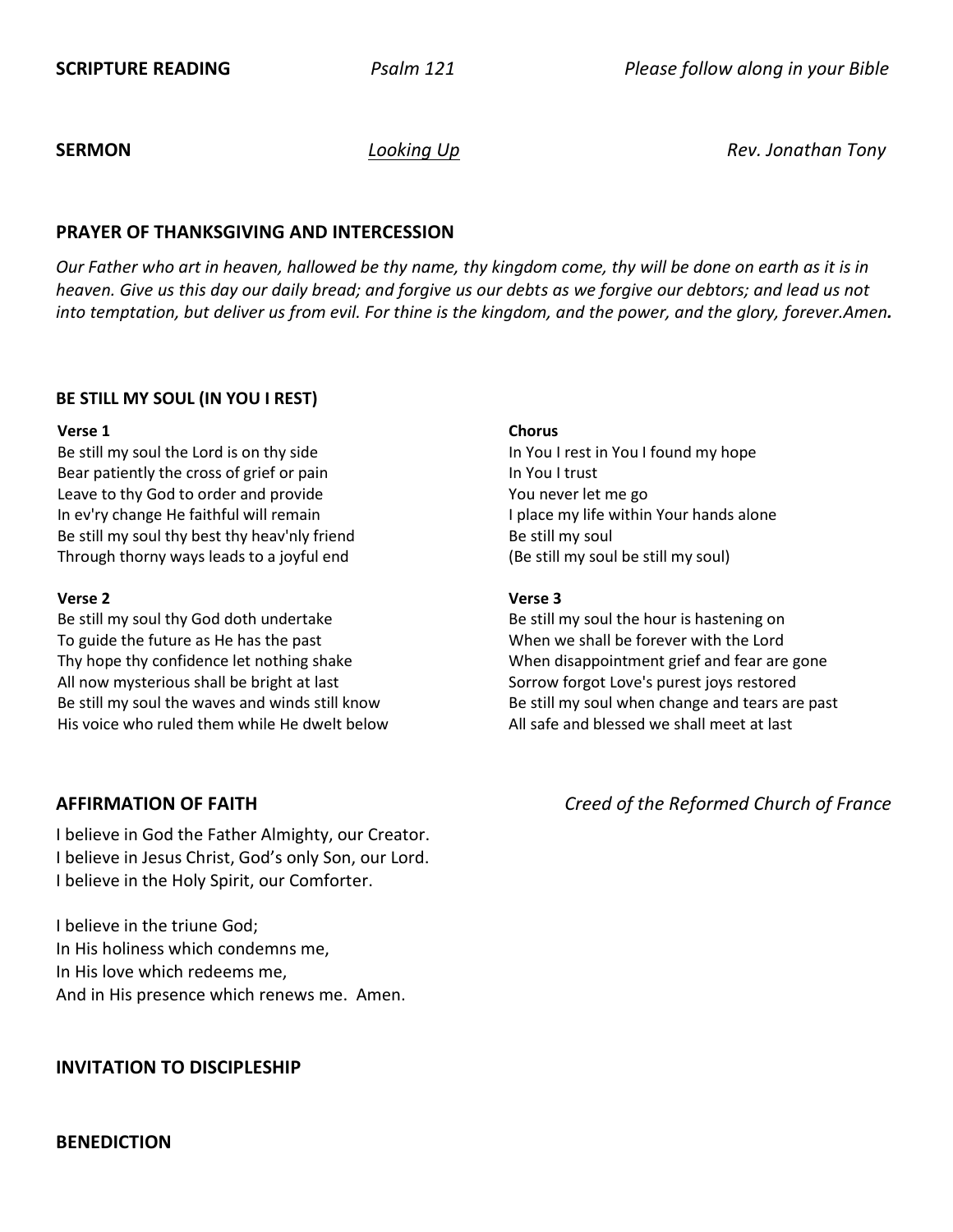*\*Prayer Deacons, Pat Patterson [\(pat.patterson73@gmail.com\)](mailto:pat.patterson73@gmail.com) and Ben Woodward [\(woodwardben2005@gmail.com](mailto:woodwardben2005@gmail.com)*) *are available during the service offering time at the back of the church and afterwards down front. They are also available for prayers by email during the week.*

> *Please let us know you worshipped with us today!* Just scan the QR code with your smart phone camera and follow the link to our website. Click the button to register your attendance today. Thanks for letting us know you joined us online.



# **ANNOUNCEMENTS:**

#### **Sunday Worship**

**Next Sunday**, **May 29**, the Reverend Dr. Josh Maddin will be preaching from Psalm 122*.*

**HCC Music Ministry** would like to acknowledge this week's worship musicians: Holly Guelich (vocals, percussion), Martin McCall (drums), Joe Mehling (trombone, bass, instrumental arrangements), Linda Mudd (Harp), Michelle Wilkinson (violin, vocals) and Randy Wilkinson (bass, guitar, vocals). Thank you for the blessing of your time and talent!

**NEW Assistive Listening Devices** are available for Sunday worship. Check them out from the Audio Technician at the A/V desk in the back of the sanctuary. **They require your own headphones or earbuds with a 3.5 mm stereo plug**. Also available are Telecoil neck loops for use with Telecoil hearing aids. Please return the device at the end of the service.

**Sanctuary Flowers:** Today's flower arrangement was dedicated by Ann Burton in memory of Jerry Burton. Thank you. To dedicate flowers for an upcoming Sunday, please sign-up on the flowers board in the Narthex and emai[l Stephanie](mailto:admin@hackberrycreekchurch.com) in the church office. Your \$45 check can be mailed to the office or placed in the offering plate at Sunday worship.

**Nursery:** The HCC nursery is available during Worship & Sunday School every Sunday from 9:15 am to 12:00 pm.

**HCC Kids Sunday School (Grades Pre-k to 5th)** continues the Gospel Project unit titled, *All Things New*. Join us every Sunday morning @ 10:45 in the education wing*.* 

**The Bridge Sunday School (HCC Youth, Grades 6th - 12th):** Join us @ 10:45 am in the Youth Room for the new series from Lifeway called, *Milestones*. We are talking about these questions: Who is God? What is He like? How does God impact my life today? Where can I turn to for answers? Why is having a relationship with Him important?

**Adult Sunday School:** As we follow Jesus into this new life, through His resurrection, HCC offers two unique Sunday school opportunities to grow closer to Christ and in a deeper knowledge of Him and His church:

Option One: The Gospel Project unit, *All Things New*, continues through Pentecost. A study of the book of Acts and the letters to the New Testament churches about the hope we have in Jesus and how that hope in His redemption enables us to persevere faithfully today. Join us at 10:45 am in Room 211 (Zoom optional).

Option Two: We're going on a journey as we follow the *Footsteps of Jesus*: a quest to uncover Scripture and its meaning across history. Filmed on location in Israel, historian Ray Vander Laan brings together history, culture, and geography to illuminate and transform your reading of the Gospels. Facilitated by Luisa Mayer and Denise Woodward in Room 221.